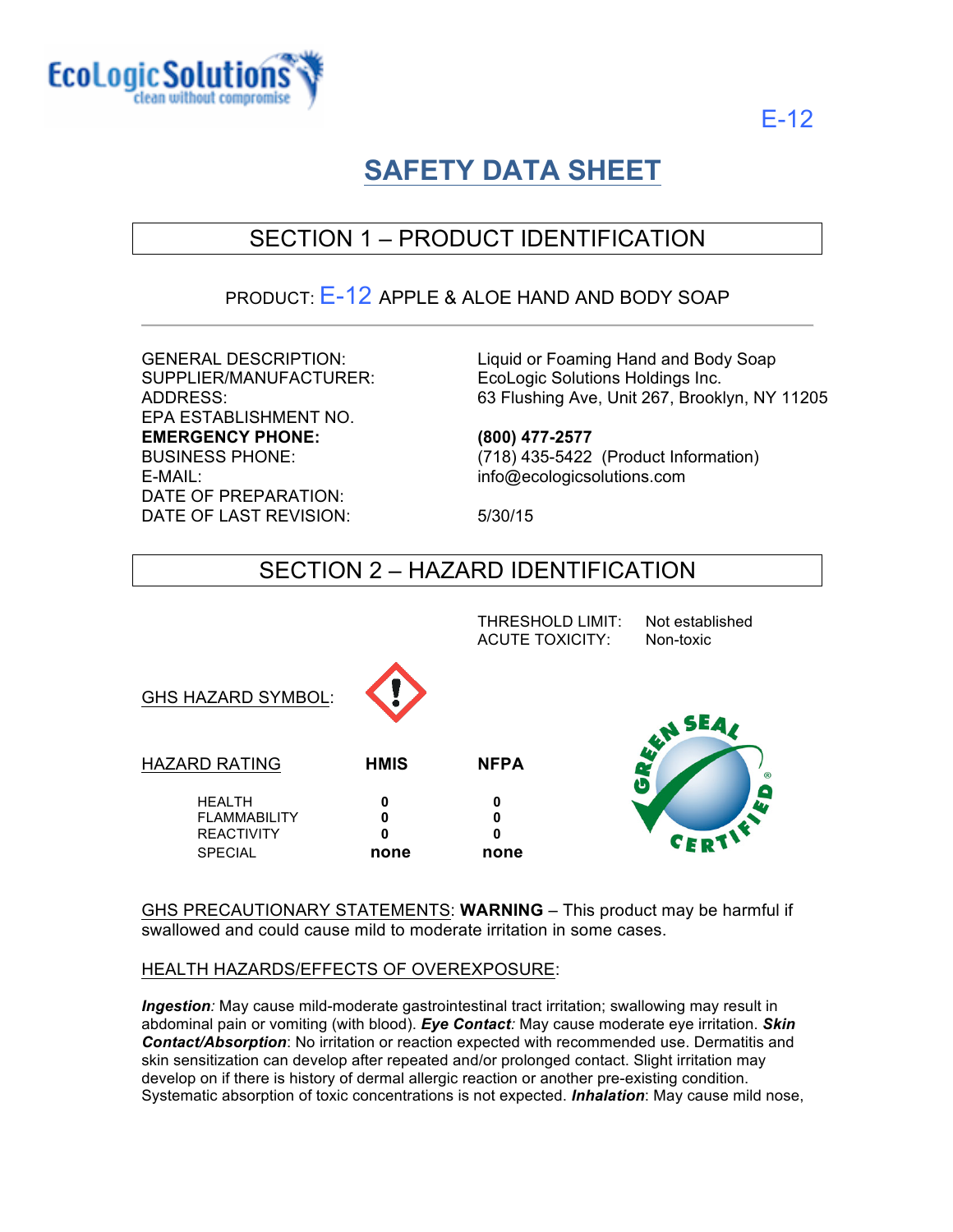

E-12

throat and respiratory tract irritation. *Preexisting conditions:* Overexposure may aggravate/irritate preexisting medical conditions

# SECTION 3 – COMPOSITION AND INFORMATION ON INGREDIENTS

| Components                     | CAS#       | % by Weight |
|--------------------------------|------------|-------------|
| Decyl Glucoside                | 68515-73-1 | $15 - 20$   |
| Aloe Vera                      | 8001-97-6  | $0 - 5$     |
| Sodium Benzoate                | 532-32-1   | $0 - 2$     |
| Sodium Lauroyl Sarcosinate     | 137-16-6   | $0 - 2$     |
| Cocomidopropyl Betaine         | 61789-40-0 | $0 - 2$     |
| Natural Apple Aromatic Extract |            | $<$ 1       |
| Deionized Water                |            | to 100%     |

### SECTION 4 - FIRST AID MEASURES

#### **EMERGENCY FIRST AID PROCEDURES:**

*INGESTION*: Do not give liquids if victim is unconscious or very drowsy. Otherwise, give no more than two glasses of water and induce vomiting by giving 30cc (2 tablespoons) Syrup of Ipecac\*\*. If Ipecac is unavailable, give two glasses of water and induce vomiting by touching finger to back of victim's throat. Keep victim's head below hips while vomiting. **Get medical attention**. *INHALATION*: Remove to fresh air and provide oxygen if breathing is difficult. Get medical attention.

*EYE CONTACT*: Immediately flush with plenty of water for at least 15 minutes while holding eyelids open. Get medical attention.

*SKIN CONTACT*: If irritation occurs remove contaminated clothing and footwear. Wash off skin with plenty of water. Wash clothing and footwear before reuse. Get medical attention if irritation persists.

#### **ALWAYS SEEK MEDICAL ATTENTION IF NECESSARY IN AN EMERGENCY 24-HR MEDICAL EMERGENCY PHONE: 1.800.477.2577**

*\*\*NOTE TO PHYSICIAN*: *If victim is a child, give no more than 1 glass of water and 15cc (1 tablespoon) syrup of Ipecac. If symptoms such as loss of gag reflex, convulsions or unconsciousness occur before emesis, gastric lavage should be considered following incubation with a cuffed endotracheal tube*.

### SECTION 5 – FIRE FIGHTING MEASURES

**FLASH POINT**: None/Nonflammable- This product is not considered a fire hazard, nor will it support combustion.

**EXTINGUISHING MEDIA:** Use standard firefighting measures to extinguish fires involving this material (water spray, dry chemicals or foam).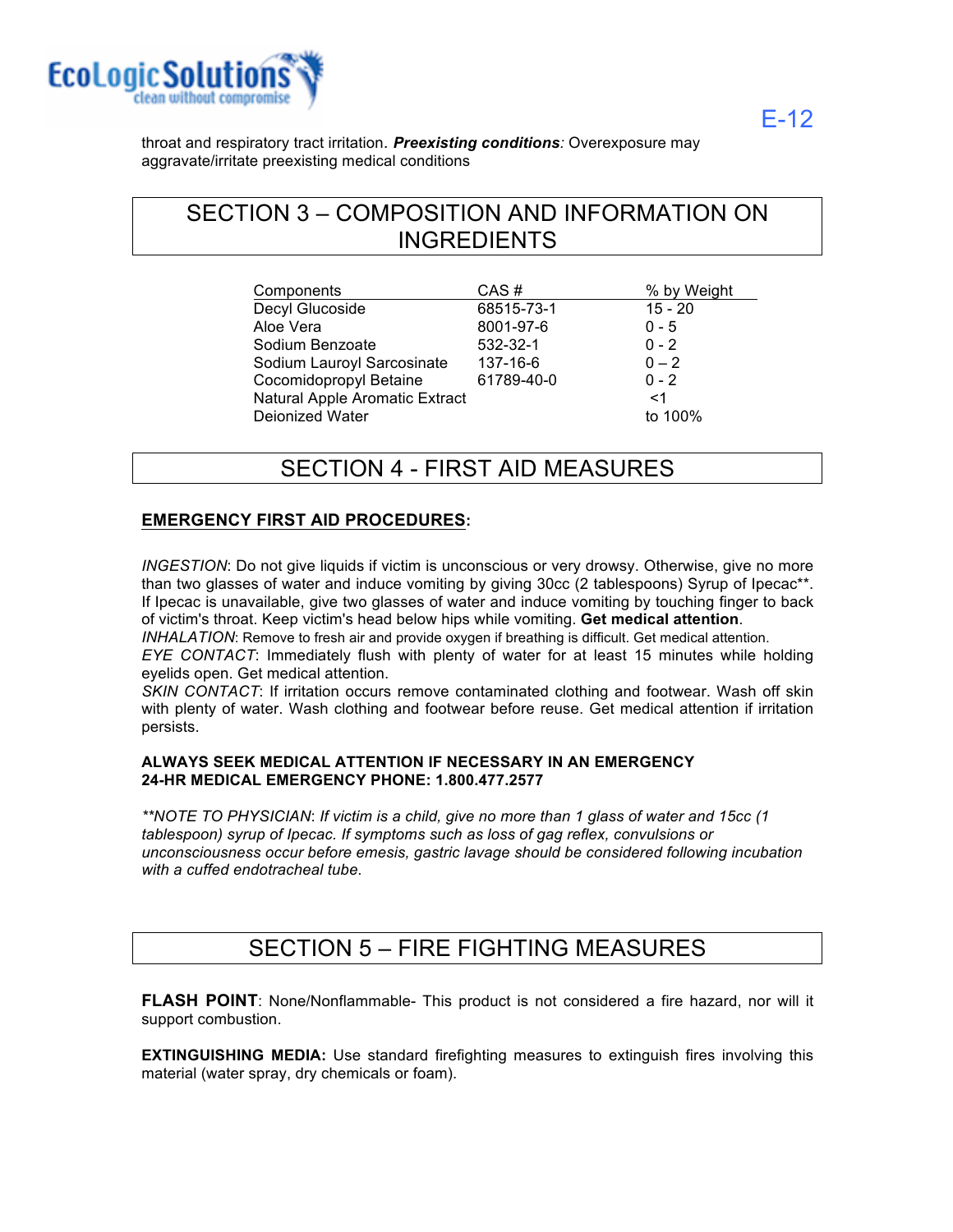

E-12

# SECTION 6 – ACCIDENTAL RELEASE MEASURES

**SPILL/RELEASE PROCEDURES**: Where possible flush down drain to waste treatment sewer; otherwise on small spills, use chemical absorbent and sweep up. For large spills, contain and collect.

**WASTE DISPOSAL PROCEDURES**: Dispose of this product or its residues in accordance with all local, state and federal requirements.

### SECTION 7 – HANDLING AND STORAGE

#### **Keep out of reach of children. Avoid eye and prolonged skin contact.**

### SECTION 8 – EXPOSURE CONTROLS AND PERSONAL PROTECTION

**VENTILATION AND ENGINEERING CONTROLS:** Use with adequate ventilation to ensure exposure levels are maintained below the threshold limits provided above, *if applicable.*

**RESPIRATORY PROTECTION:** Maintain airborne contaminant concentrations below guidelines listed above, if applicable.

No protective equipment is required for normal use, though a face-mask or other appropriate measures may be taken as need determines/to prevent aggravating a pre-existing condition.

**EYE PROTECTION:** No protective equipment is required for normal use, though safety glasses or chemical goggles may be worn as need determines/to prevent aggravating a preexisting condition

**HAND PROTECTION:** No protective equipment is required for normal use, though gloves may be worn as need determines/prevent aggravating a pre-existing condition.

**BODY PROTECTION:** No protective equipment is required for normal use

### SECTION 9- PHYSICAL AND CHEMICAL PROPERTIES

BOILING RANGE: 100°C SPECIFIC GRAVITY:  $(Water = 1)$  1.10 ± .02 VAPOR PRESSURE AT 20C: (MM of HG) Equivalent to water VAPOR DENSITY: (Air = 1) Equivalent to water SOLUBILITY IN WATER: Infinite SOLUBILITY IN SOLVENT: The Moderate Moderate EVAPORATION RATE: Example of the state of the equivalent to water APPEARANCE: Clear Viscous liquid ODOR: Apple pH RANGE: VOC:

 $6.5 - 7.5$  $< 0.5\%$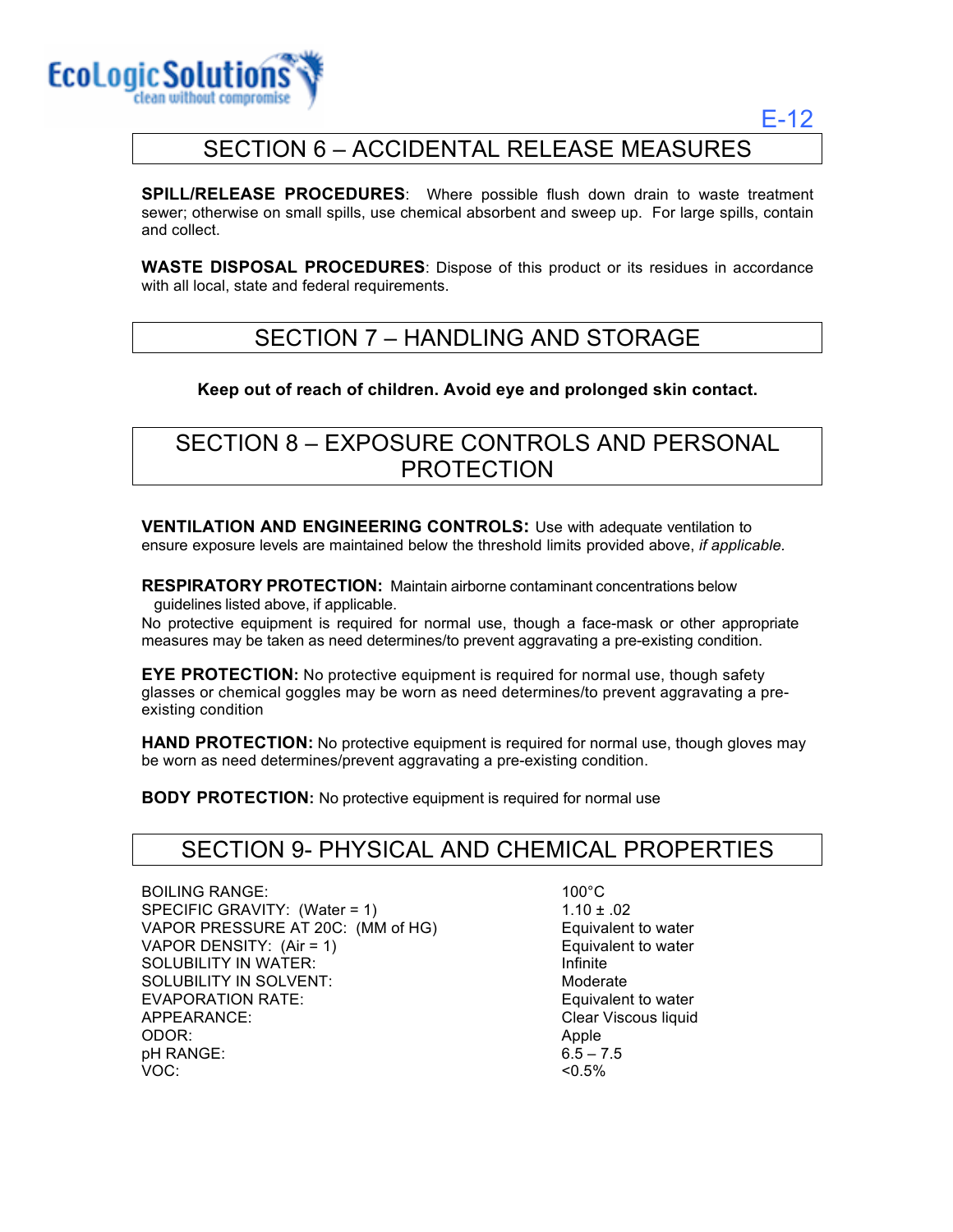

E-12

### SECTION 10- STABILITY AND REACTIVITY

**CONDITIONS TO AVOID**: None known **INCOMPATIBILITY WITH OTHER MATERIALS**: None known **HAZARDOUS DECOMPOSITION MATERIALS**: None known **HAZARDOUS POLYMERIZATION**: Will not occur **STABILITY**: Stable under normal conditions

# SECTION 11- TOXICOLOGICAL INFORMATION

**Oral Toxicity:** This product is non-toxic based upon current information available to EcoLogic Solutions and provided by all ingredient manufacturers. **This product contains no ammonia**. **No PBTs:** This product contains none of the persistent, bioaccumulative and toxic chemicals **(PBT)** as listed by EPA: dioxins & furans, toxaphene, PCBs, Mirex, Mercury & compounds, Octachlorostyrene, alkyl-lead, DDT, Hexachlorobenzene, aldrin/dieldrin, benzo(a)pyrene and chlordane. **No Butyl:** Contains no 2-butoxyethanol (butyl). **No Endocrine Modifiers:** Based upon information provided by manufacturers of all ingredients used to manufacture this product, none of the ingredients used in this product contain APE, OPE, NPE or dibutyl phthalate. **No petroleum distillates**.

# SECTION 12 – ECOLOGICAL INFORMATION

The ingredients are readily biodegradable & non toxic to aquatic life. After this product's use, it will readily biodegrade in sewage systems and/or the environment. All ingredients are non-polluting. Contains no nonyl phenol ethoxylates or alkyphenol ethoxylates **(APE)**. This product contains no ozone-depleting chlorinated compounds as specified by the Montreal Protocol. This product contains no paradichlorobenzene 1,4 dioxane, sodium hypochlorite, NTA or sodium EDTA.

### SECTION 13- DISPOSAL CONSIDERATIONS

**Waste Disposal Information:** No special method. Observe all applicable Federal, State and Local regulations, rules and/or ordinances regarding disposal of non-hazardous materials. Discarded product is not a hazardous waste according to OSHA. This product is not considered a hazardous waste as per OSHA. Observe all applicable Federal, State and Local regulations, rules and/or ordinances regarding disposal of non-hazardous materials.

### SECTION 14 – TRANSPORT INFORMATION

**DOT EMERGENCY 24-HR: 1.800.477.2577 U.S. DOT Class:** Not Regulated **DOT Shipping Name:** Compound, Cleaning Liquid

# SECTION 15- REGULATORY INFORMATION

**SARA Title III Section 313 and 40 CFR Part 372 Notification:** See section 2. No ingredients in this product are currently listed as carcinogens by EPA or OSHA. All components of this product are listed or are excluded from listing on the U.S. Toxic Substances Control Act (TSCA) Chemical Substance Inventory.